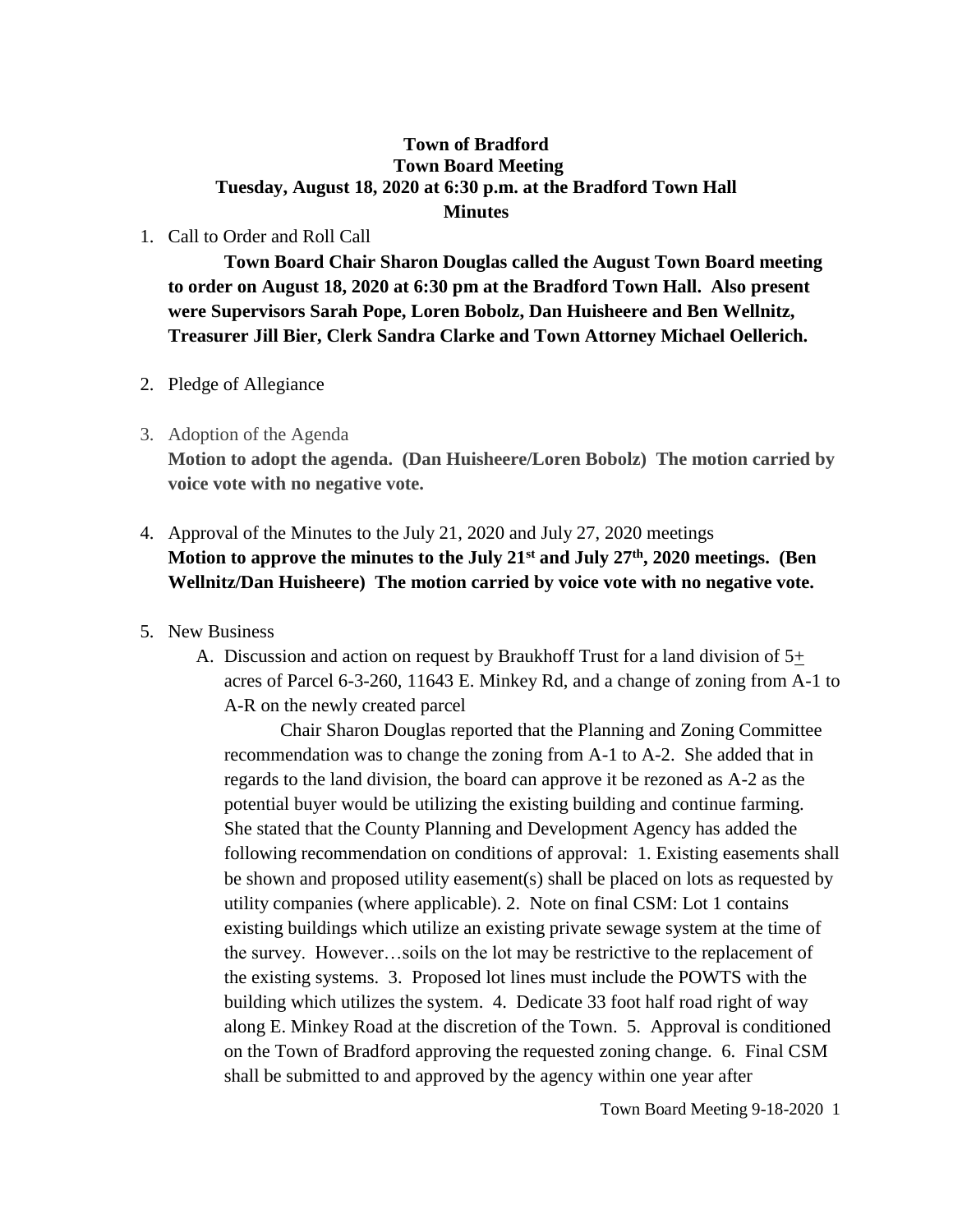preliminary approval. 7. Final CSM shall be recorded with the Rock County Register of Deeds within 6 months of the final approval. Chair Sharon Douglas stated that in regards to condition number 4, the dedication of the right of way, it has been the policy of the board to request an easement and not a dedication. She recommended that that is one thing they may want to change. With an easement the Town has the right to use but the property owner retains ownership. **Motion to approve the zoning as A-2 with the conditions as stated in the recommendations of the County except for Item 4. To be changed to an "easement" instead of "dedication". (Loren Bobolz/Sarah Pope) The motion carried by voice vote with no negative vote.**

B. Patrick and Ashley Campfield with questions on the zoning of their parcel no. 6- 3-68.1, 10348 E. US Highway 14, Avalon

Patrick Campfield stated that they were applying for a Federal Firearms License for temporary, part time income and not primary income. He stated that it is currently zoned A-1 so he did not understand where the change to R-R or A-R would come in. When asked how many guns he would have for sale, he stated that it would be under ten. When asked if he would have a public shooting range he stated that it would be only for himself and his family.

**Attorney Michael Oellerich explained that when a property has a nonconforming zoning the policy of the Board has been to rezone them as they come up. He stated that with 1.4 acres the zoning should be R-R Rural Residential and they are requesting a Conditional Use Permit under the "home occupation" conditional use. He recommended that the Campfields apply to rezone from A-1 to R-R and for a Conditional Use Permit and that they revise their application and submit it.**

C. Discussion and possible action with Town Attorney Oellerich on the mobile home park license

Attorney Oellerich stated that when they had met previously the Town had some things they wanted including: provide an accurate list of names of owners of units, assure there were clearly visible numbers on units, hire an inspector to inspect the heaters on units, foliage cleared away from units and a "no additions" policy. He stated that the Town was concerned about the gutting out and remodeling of trailers and trailer no. 61 was told to cease. He stated that unfit trailers were to be hauled away.

Mr. Merriam stated that he was told the manager told them to get a permit and they didn't.

Attorney Oellerich stated that there is to be no remodeling of any trailer. Chair Sharon Douglas stated that she had the ordinance about no additions or

Town Board Meeting 9-18-2020 2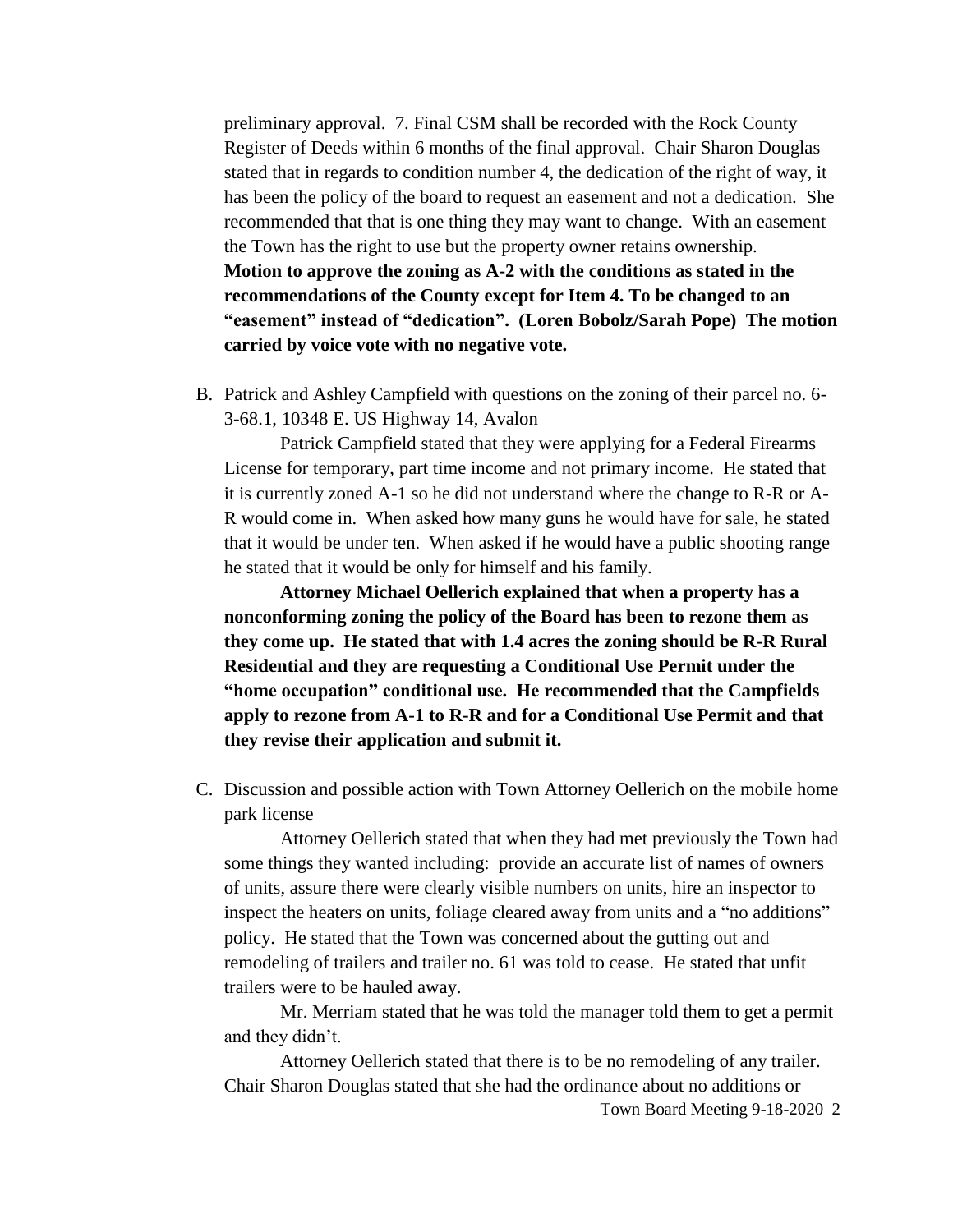remodeling translated and printed in Spanish and took them to the mobile home park for distribution.

Mr. Merriam stated that going forward he should just remove them all and space them better in the park. He said it was fairly easy to remove and he would allow about 30 days to move them.

Chair Sharon Douglas said that the Town was concerned about the safety of the people there and trailers had been added onto.

When asked about a time frame, Mr. Merriam asked that the Town reissue the license and then a year. He said he would have to go to Grant County where the trailers were made to find out about slabs and wheels.

Attorney Oellerich stated that there are a number of things that have not been done and the Town is looking for something actionable and a plan. The park needs to get done to a more manageable number of trailers. Attorney Oellerich added that two years ago, the owner and manager were notified of the "no additions" policy and the Town notified the residents. He added that Mr. Merriam needed a plan of what is going to happen in 60-90 days. He stated that it is state law that you cannot modify a mobile home and it has been that way for 12 years.

Building Inspector Troy Everson stated that 80% of the trailers are noncompliant. And he would get Mr. Merriam information on the slabs. He added that it should be easy to get the locations setup and he would help.

Mr. Merriam stated that he could start evicting people rapidly. Attorney Oellerich stated that the plan was not to evict, them but was to remove them when they became empty and don't fill them, but instead remove them. He stated when unit 61 is vacant then take it out according to the plan and spacing.

Mr. Merriam stated that he was talking about evicting them all and clearing them out.

Sharon Douglas stated that the Town doesn't want to clear out the people. The Town has a list of the vacant trailers to be removed.

Attorney Oellerich suggested that they meet back in October or November with a plan of what the park will be. Troy Everson could help with the uninhabitable trailers. Dan Huisheere suggested that he could get rid of the empty units and come back with a plan of how he is going to make it safe. Chair Sharon Douglas suggested that he come back to the October meeting. Attorney Oellerich stated that he would send a letter out later this week and suggested the Town renew the license.

Town Board Meeting 9-18-2020 3 **Motion to renew the license for a year with the condition that we will keep closer contact with Mr. Merriam and he will be back in two months with a plan. (Lorne Bobolz/Ben Wellnitz) The motion carried by voice vote with no negative vote**. It was noted that the license runs from May to May.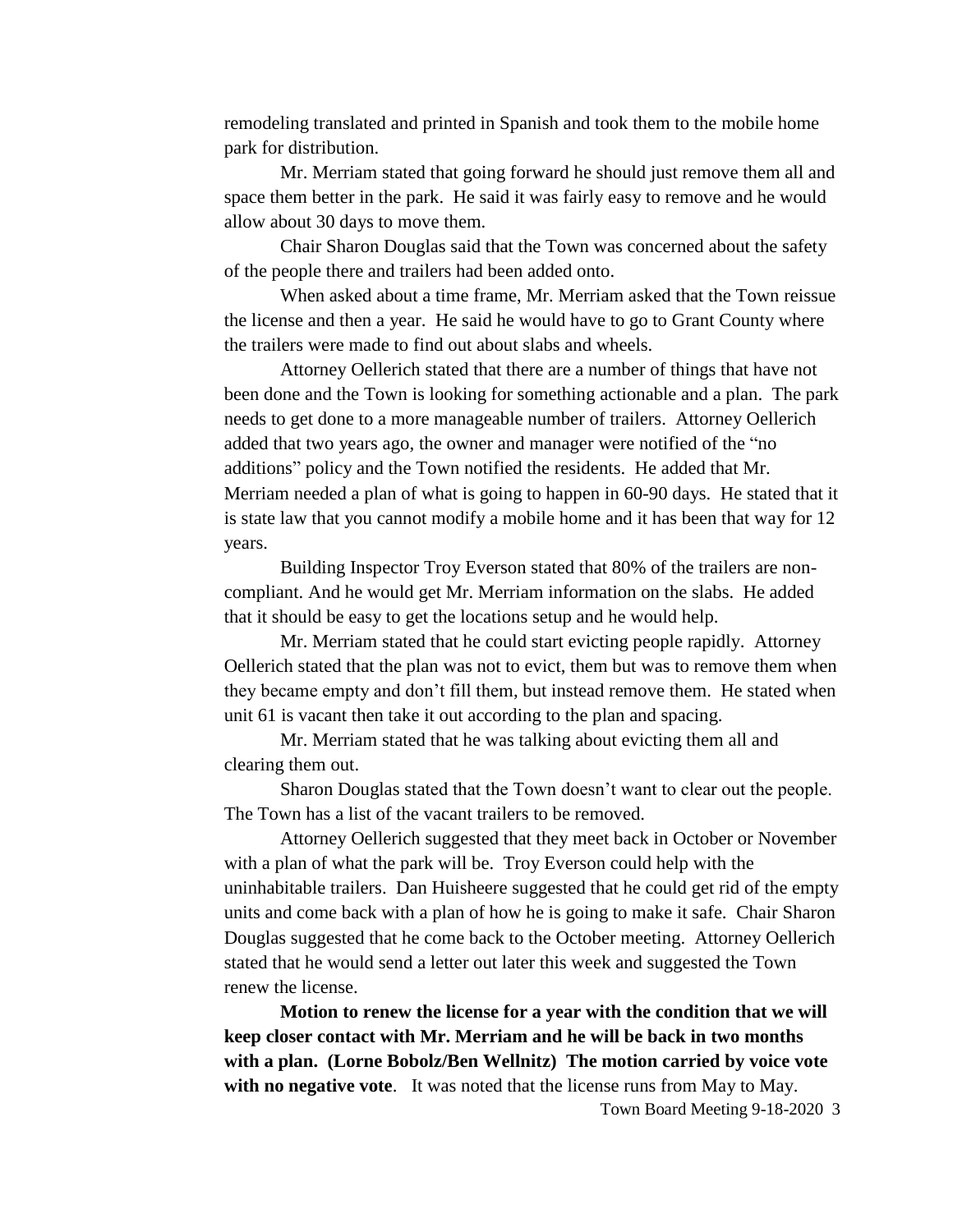- D. Discussion and action on approval of Veteran's Service List for Mt. Philip Cemetery Association **Motion to approve the Veteran's Service List for Mt. Philip Cemetery Association. (Sarah Pope/Dan Huisheere) The motion carried by voice vote with no negative vote.**
- E. Delavan Darien School District Report Chair Sharon Douglas read the Delavan Darien School District report.
- F. Discussion and action on Election Security SubGrant Program Memorandum of Understanding

Clerk Sandra Clarke reported that they have opened the Election Security SubGrant Program again. The program would provide \$600 toward a computer and \$500 toward IT. The clerk has already completed all the training required and will update the contingency plan. The Board would need to approve the Memorandum of Understanding, a computer would need to be purchased and IT contracted.

**Motion to approve the MOU for the Election Security SubGrant Program. (Loren Bobolz/Sarah Pope) The motion carried by voice vote with no negative vote.**

G. Discussion and action on COVID and CARES grants

.

The Town of Bradford has been allotted \$17,282.00 in COVID and CARES Grants. Some of the items needed are a drop box for ballots, label writer and labels. It could be used for computers and printers and IT support. The Town of Harmony is purchasing computers and printers for all board members and IT support.

**Motion that Sandy go ahead and take care of the grants for COVID and CARES and get equipment. (Loren Bobolz/Sarah Pope) The motion carried by voice vote with no negative vote.**

- H. Discussion and action on Resolution in Support of Clean Sweep Program **Motion to approve the Resolution in Support of the Clean Sweep Program. (Ben Wellnitz/Loren Bobolz) The motion carried by voice vote with no negative vote.**
- I. Discussion and action on report by Fire District Representative

**Loren Bobolz reported that there were 3 or 4 accidents in Bradford, one nursing home had three positive coronavirus tests and the budget is on track.**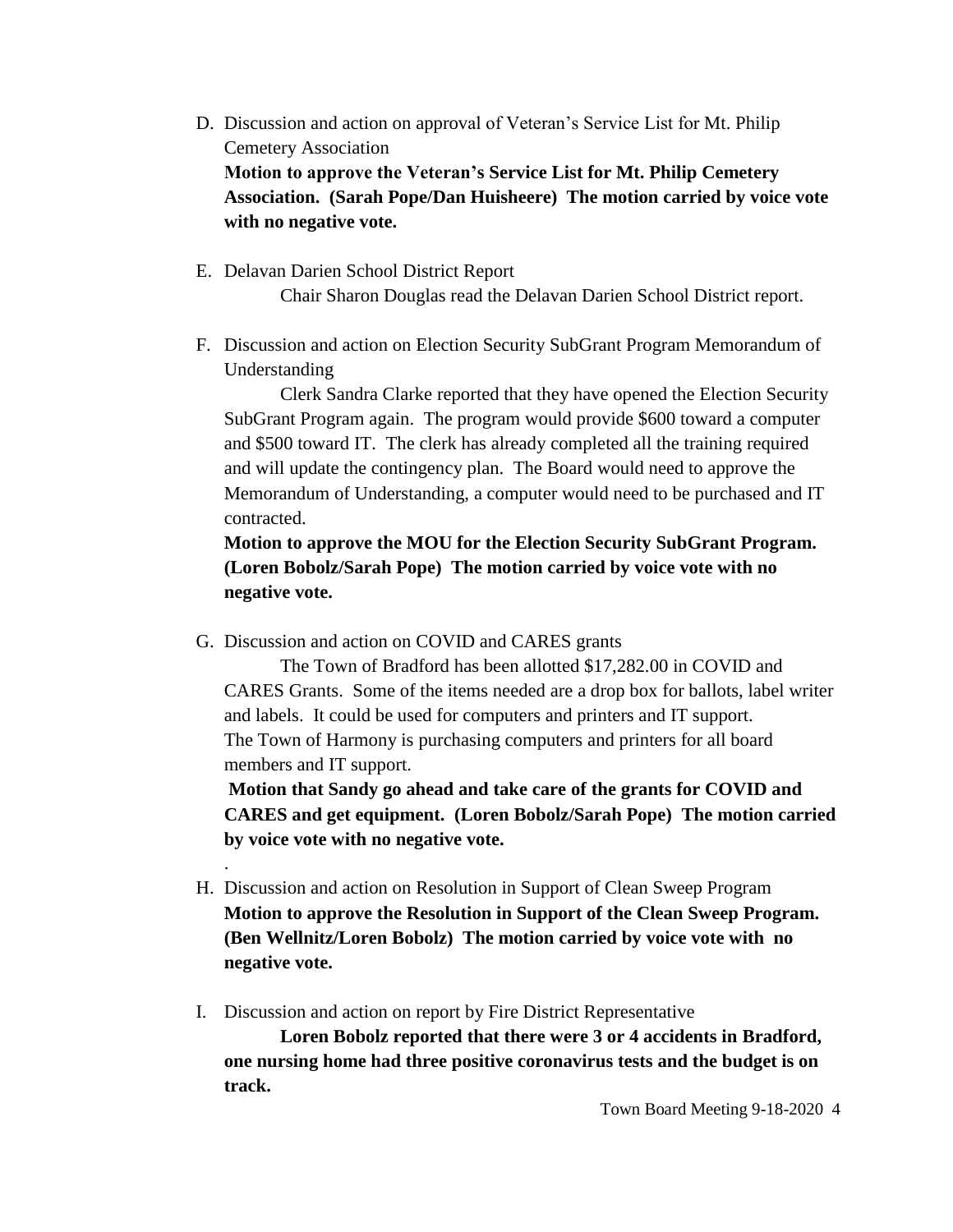#### J. Discussion and action on Zoning Officer Report

**MZIS issued the following: a zoning permit to Leon Hahn to build a farm shop at 5169 S. Hofstrom Road, Darien, a building and zoning permit to Ryan Scott for a deck at 13023 E US Highway 14, Avalon and a building permit to McGinnis Farms for an addition on a pole barn at 1528 S. Kemp Road, Avalon.**

K. Discussion and action on Supervisors' evaluation of their sections of roads

Matt Yoss repaired the hole in the blacktop on Maple Lane by Loren Bobolz's. There is a pot hole on Odling Road by the substation. Chair Sharon Douglas will check on the damaged guardrail by O'Riley Road. Sharon Douglas received a call from Dave Brandl about the semis using B-C Townline Road. Chair Sharon Douglas stated that they were using Avalon Road also. She spoke with Kristen at the Rock County Communications Center on this. She informed them that we have "No Thru Truck" signs up in Avalon. Dave Brandl is going to order the signs for B-C Town line Road and Sharon and Dave Brandl have both called the Rock County Sheriff's Department to request assistance with this matter. Rock County Officer Laufenberg said they will increase their patrols out on B-C Townline and Avalon Roads.

L. Discussion and action on roadwork, including but not limited to tree trimming, culvert repair and replacement, crack filling, ditching, shouldering, maintenance including replacement of signs and posts, paver repair, pot hole filling, Creek Road Bridge State/Municipal Agreement and Emerald Grove Bridge Projects, Multimodal Local Supplement Project

Chair Sharon Douglas reported that on July  $30<sup>th</sup>$  she received a notice that the recent action by the Wisconsin Supreme Court impacted the MLS program for the E. Creek Road Project. On July  $19<sup>th</sup>$  the court action overturned the veto and voided the MLS program. Since the court action the DOT has analyzed the ruling and developed a contingency plan to fund the projects that had been awarded MLS grants. The DOT has determined that the Creek Road project met the requirements and will be funded under the LRIP program. The LRIP committee approved the project on July  $27<sup>th</sup>$ , 2020. In total 77 Towns' former MLS projects were qualified. The DOT will be amending any signed SMA issued through the MLS projects, to conform with the LRIP requirements. Sharon Douglas contacted Batterman's and forwarded this to them. Ryan Rudzinski told her that it would be no problem and they were already following the LRIP requirements.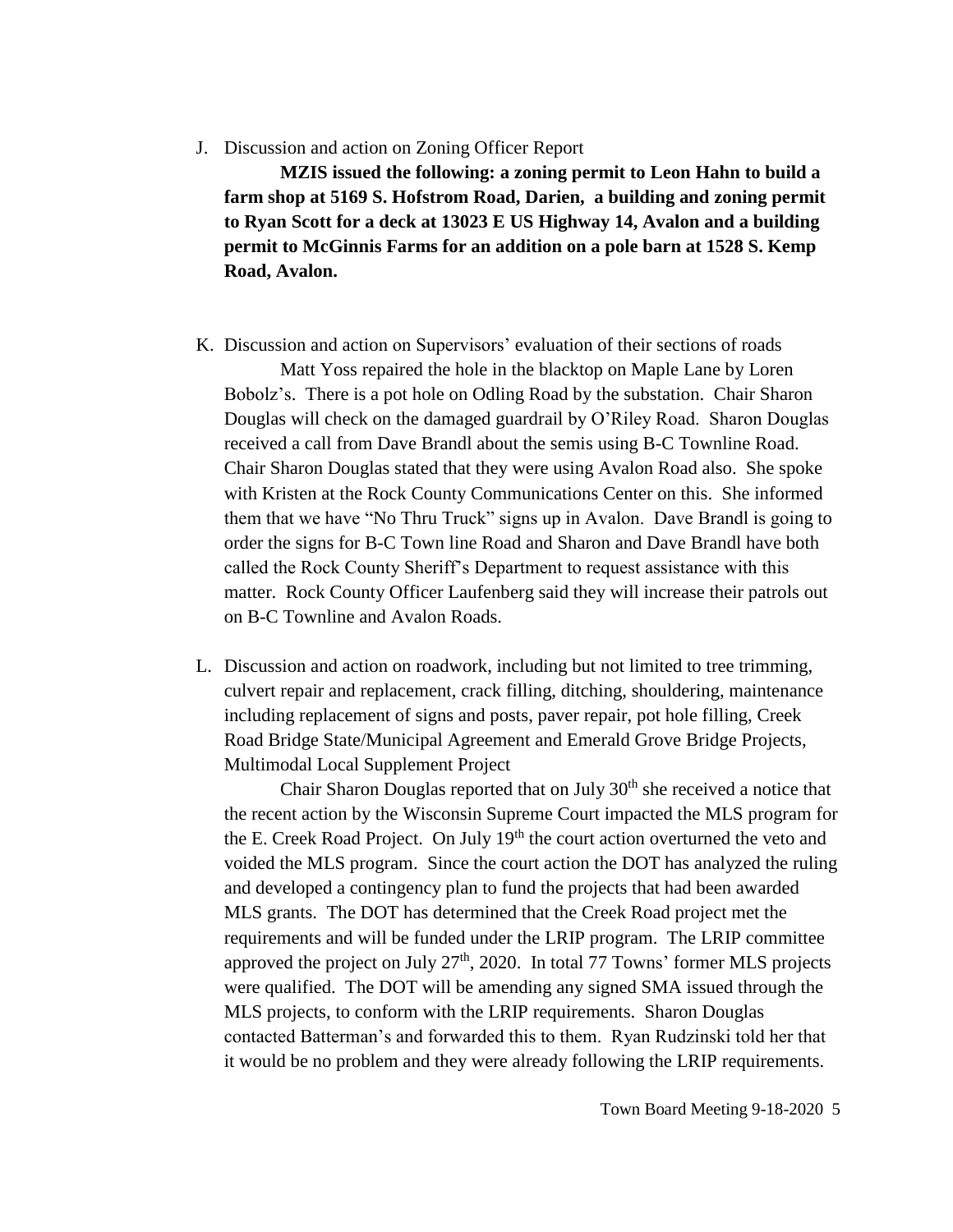She let him know that in the interim, the Town has the authorization to continue with the projects and incur any costs associated with it.

Concerning the O'Riley Bridge over Turtle Creek, Sharon Douglas spoke with Duane Jorgenson as he had informed the board back in September 2019 that the bridge inspection report had come back with a sufficiency rating of 32.8. He advised that, the board would want to apply in 2021 for funding. He thought that the deck may need to be replaced and the super structure rehabbed. They will have a snooper to use to do a closer observation of pier bearings.

Chair Sharon Douglas reported that every Tuesday a short construction meeting is held on the Creek Road RR Bridge project. She stated that as of the week of August  $4<sup>th</sup>$ , the pilings are done and the footings will be poured on the  $10<sup>th</sup>$  or  $11<sup>th</sup>$  and then Concrete Structure will begin their MSE wall construction. She added that the main concern is how to keep the piles within the abutment during the MSE wall construction and they will be measuring during that period. Large piles of dirt are being placed on the ramps to avoid someone driving off them. Barricades and signs are still being moved by someone so they have asked all participants to please put them back up and Colten is checking daily. The update this week was that there are 41.5 days left, areas that had washed away with the rain were reseeded and the west abutments are going up. Hofstrom Road is completely closed now and Sharon Douglas contacted Chief Ruosch. The DOT asked Sharon Douglas what to do, since people were still moving the barricades especially on the weekends. She called the Rock County Sheriff's Department and they will put it on their "Hot Sheet" and increase patrols of the area.

Ben Wellnitz will take in the tires and mattresses. Chair Sharon Douglas straightened up the stored road signs and put a list on the wall.

- M. Discussion and action on Town Hall Repair Committee Report Nothing.
- N. Discussion and action on approval of Driveway Permit Applications No applications were received.
- O. Discussion and action on Utility Permit Applications No applications were received.
- P. Discussion of 2021 Budget preparation Board members were asked to consider any changes they may want included in the 2021 budget.
- Q. Discussion of 2020 Equalized Value Report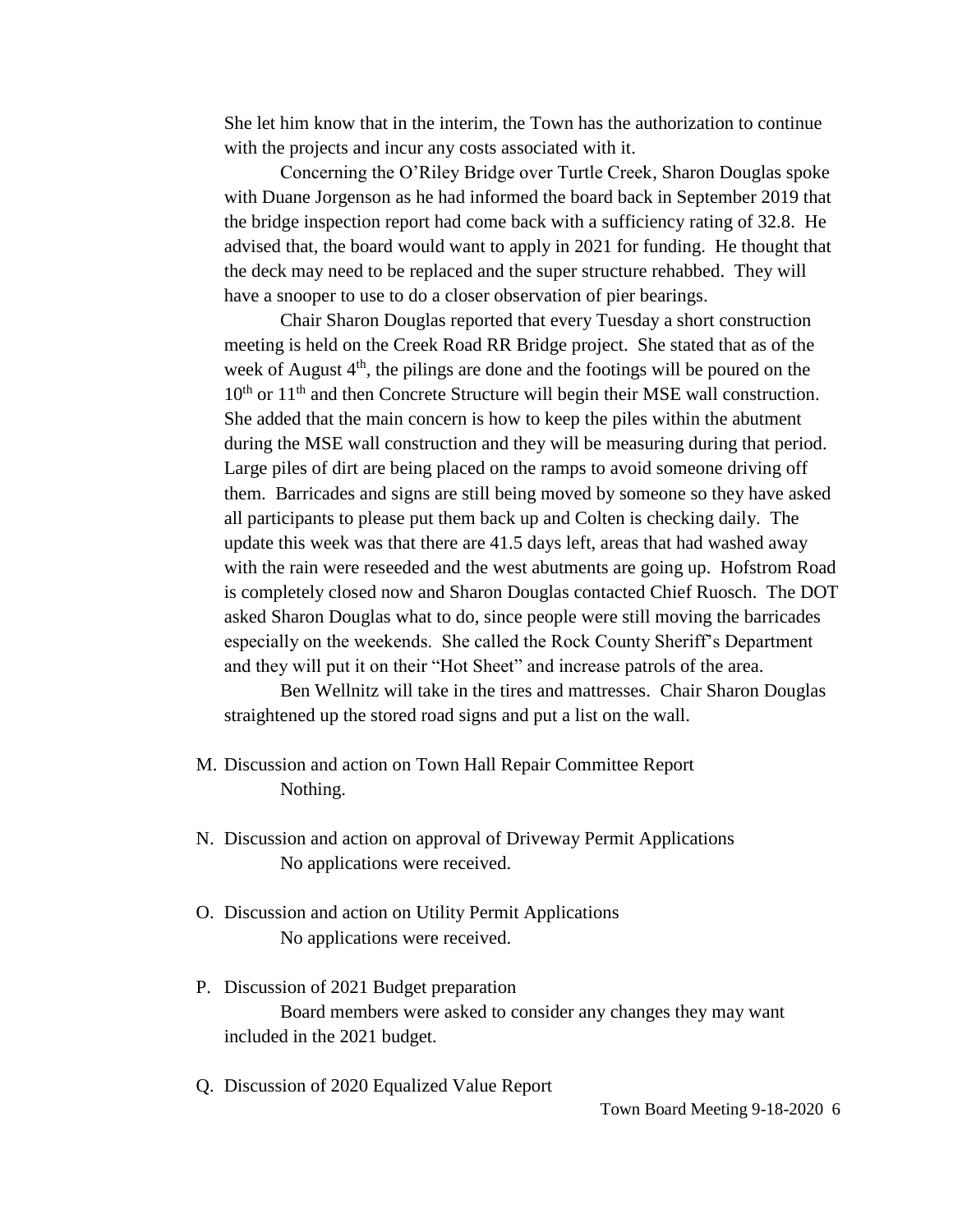The 2020 Equalized Value Report was reviewed.

- 6. Citizen Participation
- 7. Announcements and Reports
	- **A. The September Town Board Meeting will be held on Tuesday, September 15th, 2020 at 6:30 p.m. at the Bradford Town Hall.**
	- **B. Rock County Sheriff's Report was received.**
	- **C. Delavan Darien School District will have a referendum on the November 3rd ballot.**
	- **D. DOA preliminary estimate of the January 1, 2020 population is 1,066.**
	- **E. The Assessor, John Strehmel will hold Open Book on Tuesday, September 1 st, 2020 from 4:00 to 6:00 pm. at the Bradford Town Hall.**
	- **F. Board of Review will be held on Tuesday, September 8th starting at 6:00 pm at the Bradford Town Hall.**
- 8. Treasurer's Report

**Motion to approve the Treasurer's Report. (Sarah Pope/Dan Huisheere) The motion carried by voice vote with no negative vote.**

9. Bills for Approval

**Motion to approve the bills for payment. (Dan Huisheere/Ben Wellnitz) The motion carried by voice vote with no negative vote.**

10. Adjournment

**Motion to adjourn. (Dan Huisheere/Loren Bobolz) The motion carried by voice vote with no negative vote. The meeting was adjourned at 8:17 p.m. Respectfully submitted,**

**Sandra Clarke, Clerk**

Bills for Approval

| <b>Rock Energy Cooperative</b> | Town Hall Light                                                                                                     | \$26.36 |
|--------------------------------|---------------------------------------------------------------------------------------------------------------------|---------|
| <b>Alliant Energy</b>          | Hwy. $exp. - street$ lights                                                                                         | 50.31   |
| Rock Valley Publishing LLC     | Publications-Recycling $= 8.16$ ,<br>Election exp. $=50.89$ ,<br>Zoning $exp. = 23.42$ ,<br>Town Bd. exp. $= 36.78$ | 119.25  |
|                                |                                                                                                                     |         |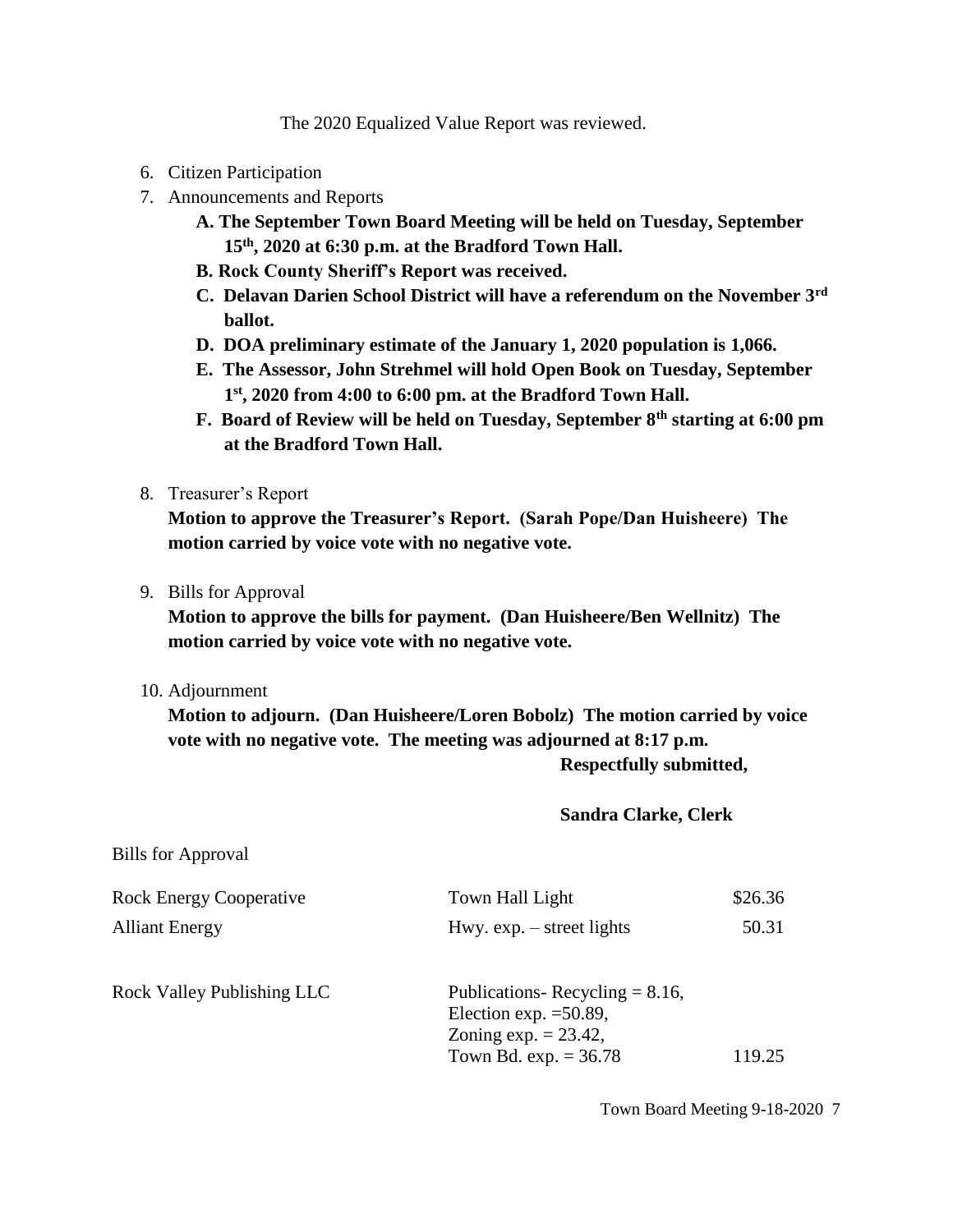| Lentells Disposal                        | Recycling                                                                                                    | 500.00                         |
|------------------------------------------|--------------------------------------------------------------------------------------------------------------|--------------------------------|
| <b>Clinton Community School District</b> | <b>Monthly Parking Permit Fees-</b><br>(July & August)                                                       | 315.20                         |
| Pat's Services, Inc.                     | Town Hall exp.-<br>$(7-11$ to 8-07-2020)                                                                     | 90.00                          |
| Nowlan & Mouat LLP                       | Legal Fees – Merriam = $55.50$ ,<br>Emerald Grove Rd RR Bridge=<br>55.50                                     | 111.00                         |
| Gail Kuhlow                              | Town Hall exp. – mowing                                                                                      | 400.00                         |
| <b>Clinton Fire Protection District</b>  | Second 1/2 Fire District Budget                                                                              | 59,074.78                      |
| <b>Sharon Douglas</b>                    | Town Bd. exp. $-\text{deck}$ screws =<br>21.32, Internet = $314.90$<br>(April-August)                        | 336.22                         |
| Sandra Clarke                            | Election $exp. - screen$ cleaning<br>kits                                                                    | 36.22                          |
| Election Systems & Software, LLC         | Election $exp. - ExpV$ ote hardware<br>Maintenance fee=16.25, license<br>$Fee=10.83$                         | 27.08                          |
| Rock County Dept. of Public Works        | Hwy. exp. - Emerald Grove RR<br>Bridge = $15.10$ , Creek Rd. RR<br>Bridge = $100.76$ (Federal Aid<br>Design) | 115.86                         |
| Pat's Services, Inc.                     | Election $exp.$ - hand washing<br><b>Station</b>                                                             | 140.00                         |
| <b>Batterman</b>                         | Hwy. $exp. - MLS$ project<br>Creek Rd. - Geotechnical<br>Exploration=2,000.00,                               | Town Board Meeting 9-18-2020 8 |